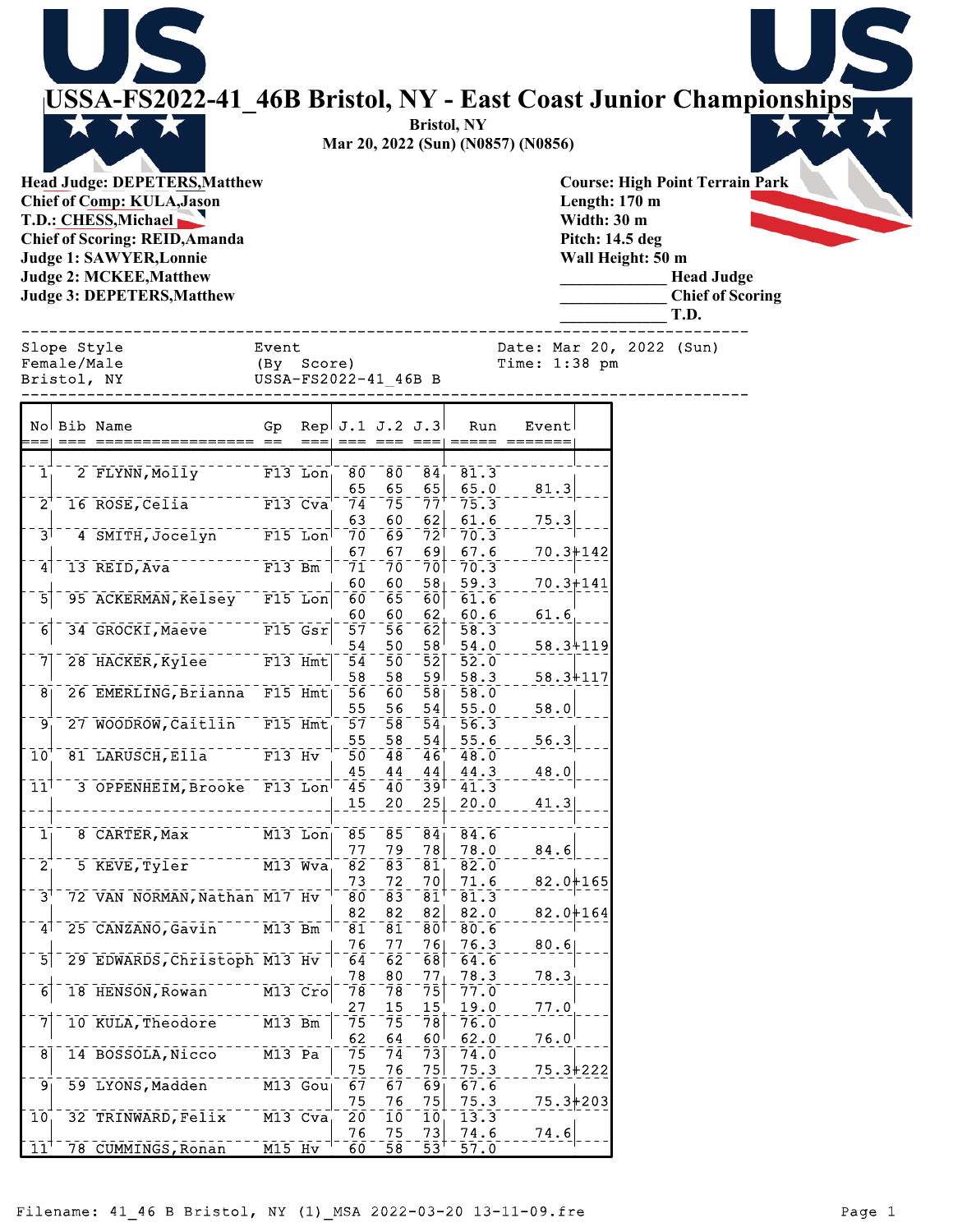Female/Male (By Score) Time: 1:38 pm Bristol, NY USSA-FS2022-41\_46B B

Slope Style Event Date: Mar 20, 2022 (Sun)

| NO                                        | Bib Name                      | Gp                   | Rep                  |                        |          | $J.1$ $J.2$ $J.3$     | Run                  | Event          |  |
|-------------------------------------------|-------------------------------|----------------------|----------------------|------------------------|----------|-----------------------|----------------------|----------------|--|
|                                           |                               |                      |                      |                        |          |                       |                      |                |  |
|                                           |                               |                      |                      | 73                     | 70       | $\overline{72}$       | 71.6                 | 71.6           |  |
| $\overline{1}\overline{2}$                | 6 COTE, Asher                 |                      | $M13$ Lon            | $\bar{6}\bar{7}$       | 66       | 68]                   | 67.0                 |                |  |
|                                           |                               |                      |                      | 72                     | 71       | 71                    | 71.3                 | 71.3           |  |
| $\overline{1}\overline{3}$                | 40 PLUMMER, Nolan             | $\overline{M17}$ Pa  |                      | $\bar{6}\bar{2}$       | ōΣ       | $\overline{63}$       | 62.3                 |                |  |
|                                           |                               |                      |                      | 71                     | 70       | 68                    | 69.6                 | 69.6           |  |
| $\overline{1}\overline{4}$                | 98 KARIS, Brody               |                      | $M13$ Lon            | 55                     | 56       | 591                   | 56.6                 |                |  |
|                                           |                               |                      |                      | 68                     | 68       | ا 70                  | 68.6                 | 68.6           |  |
| 15                                        | 61 BERGLUND, Robert           |                      | M15 Hmt              | 67                     | 68       | 68                    | 67.6                 |                |  |
| $\overline{1}\overline{6}$                | 50 HANSEN, Logan              |                      | $M13$ $Cro$          | 55<br>$\bar{6}\bar{8}$ | 54       | 46                    | 51.6<br>67.3         | 67.6           |  |
|                                           |                               |                      |                      | 58                     | 70<br>60 | 64 <sub>1</sub><br>54 |                      |                |  |
| $\overline{17}$                           | 76 TOBIAS, William            | $M15$ Hv             |                      | $\bar{6}\bar{5}$       | 65       |                       | 57.3<br>65.6         | 67.3           |  |
|                                           |                               |                      |                      | 62                     | 60       | 67<br>62              | 61.3                 | 65.6           |  |
| $\bar{1}8^{\bar{}}$                       | 83 SHEEHY, Neven              | $\overline{M13}$ Hv  |                      | 5ō                     | 50       | 52'                   | $\bar{50}.\bar{6}$   |                |  |
|                                           |                               |                      |                      | 64                     | 66       | 65                    | 65.0                 | $65.0 + 131$   |  |
| 1وَ 1                                     | 42 MEISENZAHL, Alex           | $M15$ Bm             |                      | $\bar{6}\bar{5}$       | 65       | $\bar{6}5$            | 65.0                 |                |  |
|                                           |                               |                      |                      | 64                     | 63       | 55                    | 60.6                 | $65.0 + 130$   |  |
| $\bar{2}\bar{0}$                          | 49 KRAUS, Jack                |                      | $M15$ Cro            | 61                     | 54       | 58                    | $\bar{5}\bar{7}$ . 6 |                |  |
|                                           |                               |                      |                      | 65                     | 68       | 60,                   | 64.3                 | 64.3           |  |
| $\bar{2}\bar{1}$                          | 75 JACKS, Spencer             | $M15$ Hv             |                      | 59                     | 58       | 60                    | 59.0                 |                |  |
|                                           |                               |                      |                      | 65                     | 60       | 63                    | 62.6                 | 62.6           |  |
| $\overline{2}\overline{2}$                | 17 BARNES, Dylan              |                      | $M13$ Wva            | 53                     | 58       | 57                    | 56.0                 |                |  |
|                                           |                               |                      |                      | 62                     | 64       | ا 59                  | 61.6                 | 61.6           |  |
| $\bar{2}\bar{3}$                          | 79 HASELEY, Ayden             | $\overline{M13}$ Hv  |                      | 40                     | 41       | 38                    | 39.6                 |                |  |
|                                           |                               |                      |                      | 63                     | 62       | 56                    | 60.3                 | 60.3           |  |
| $\overline{24}$                           | 30 GROSSHANDLER, Brad M15 Lon |                      |                      | 46                     | 50       | 50 <sub>1</sub>       | 48.6                 |                |  |
|                                           |                               |                      |                      | 60                     | 63       | 55                    | 59.3                 | 59.3           |  |
| $\overline{25}$                           | 46 CONLEY, Owen               |                      | M17 Buf              | $\bar{5}5$             | 48       | 51                    | 51.3                 |                |  |
|                                           |                               |                      |                      | 59                     | 60       | 58                    | 59.0                 | 59.0+154       |  |
| $\overline{26}$                           | 71 CIPOLLA, Nicholas          | $\overline{M17}$ Hv  |                      | $\bar{1}\bar{5}$       | 15       | 18                    | $\bar{1}\bar{6}$ .0  |                |  |
|                                           |                               |                      |                      | 59                     | 60       | 58                    | 59.0                 | $59.0 + 48$    |  |
| $\bar{2}7$                                | 24 COPELAND, Russell M13 Bm   |                      |                      | $\bar{5}\bar{5}$       | 57       | $\overline{62}$       | 58.0                 |                |  |
|                                           |                               |                      |                      | 57                     | 55       | 60 <sub>1</sub>       | 57.3                 | 58.0           |  |
| $\overline{28}$                           | 47 WOLLEN, Trevor             |                      | $M17$ Buf            | 48                     | 47       | 47                    | 47.3                 |                |  |
|                                           |                               |                      |                      | 58                     | 58       | 57                    | 57.6                 | 57.6           |  |
| $\bar{2}\bar{9}$                          | 41 MCCALIP, Chance            | $M13$ Pa             |                      | $\bar{4}3$             | 45       | $\bar{4}2$            | 43.3                 |                |  |
|                                           |                               |                      |                      | 55                     | 56       | 60                    | 57.0                 | 57.0           |  |
| $\overline{30}$                           | 100 KARIS, Carter             | $\overline{M13}$ Lon |                      | $\bar{4}\bar{7}$       | 48       | 46                    | 47.0                 |                |  |
|                                           |                               |                      |                      | 57                     | 58       | 53 <sup>1</sup>       | 56.0                 | 56.0           |  |
| 31                                        | 9 PRESTON, Harper             |                      | M15 Lon              | Зō                     | 28       | $\bar{2}\bar{5}$      | 27.6                 |                |  |
|                                           |                               |                      |                      | 58                     | 55       | 52                    | 55.0                 | 55.0           |  |
| $\overline{3}\overline{2}$                | 62 BRIGGS, Harrison           |                      | $M13$ Hmt            | 55                     | 5ō       | $\bar{5}\bar{2}$      | $\overline{54.3}$    |                |  |
|                                           |                               |                      |                      | 40                     | 36       | 35                    | 37.0                 | 54.3           |  |
|                                           | 33 119 LUND, Tucker           | M15 Cro              |                      | 48                     | 54       | $\overline{53}$       | 51.6                 |                |  |
|                                           |                               |                      |                      | 52                     | 50       | $51\vert$             | 51.0                 | 51.6           |  |
|                                           | 34 103 MARSHALL, Evan         |                      | $\overline{M17}$ Spe | 47                     | 50       | 55'                   | 50.6                 |                |  |
|                                           |                               |                      |                      | 38                     | 30       | 32                    | 33.3                 | $50.6 + 105$   |  |
| $\overline{35}$                           | 80 JACKS, EII                 | $M13$ Hv             |                      | 51                     | 53       | 48                    | 50.6                 |                |  |
|                                           |                               |                      |                      | 41                     | 40       | 40                    | 40.3                 | $50.6 + 104$   |  |
| 36                                        | 97 HERBERT, Jackson           |                      | $M13$ Lon            | 49                     | 50       | 43                    | 47.3                 |                |  |
|                                           |                               |                      |                      | 45                     | 45       | 42 <sub>1</sub>       | 44.0                 | $47.3 + 99$    |  |
|                                           | 20 DOBBINS, Jack              |                      | $\overline{M15}$ Bri | $\overline{46}$        | 48       | 48                    | $\bar{4}\bar{7}$ .3  |                |  |
|                                           |                               |                      |                      | 43                     | 44       | 41                    | 42.6                 | $47.3 + 96$    |  |
| $\overline{38}$                           | 51 MARSHALL, Landon           | $M15$ Cro            |                      | $\overline{45}$        | 49       | 45                    | 46.3                 |                |  |
|                                           |                               |                      |                      | 43                     | 40       | ا 39                  | 40.6                 | $46.3^{\circ}$ |  |
| 39                                        | 54 WEISS, Read                |                      | $M13$ Cva            | 48                     | 49       | 40                    | 45.6                 |                |  |
|                                           |                               |                      |                      | 37                     | 35       | 32 I                  | 34.6                 | 45.6           |  |
| $\bar{40}$                                | $65$ $S$ $N$ ITH, $L$ iam     | $M13$ Hmt            |                      | $\overline{15}$        | 10       | 10 <sub>1</sub>       | 11.6                 |                |  |
|                                           |                               |                      |                      | 45                     | 45       | 45                    | 45.0                 | 45.0           |  |
| 41                                        | 77 CROCKETT, Evan             | $M15$ Hv             |                      | $\overline{42}$        | 46       | 40 <sub>1</sub>       | 42.6                 |                |  |
|                                           |                               |                      |                      | 40                     | 40       | 30                    | 36.6                 | 42.6           |  |
| $\overline{42}$                           | 74 HELKEY, Jack               | $M15$ Hv             |                      | $\bar{36}$             | 35       | 28'                   | 33.0                 |                |  |
|                                           |                               |                      |                      | 35                     | 30       | 25                    | 30.0                 | 33.0           |  |
| $43$ <sup><math>\overline{1}</math></sup> | 19 HENSON, Jackson            |                      | $M15$ $Crol$         | 10                     | īō       | 8 <sup>1</sup>        | 9.3                  |                |  |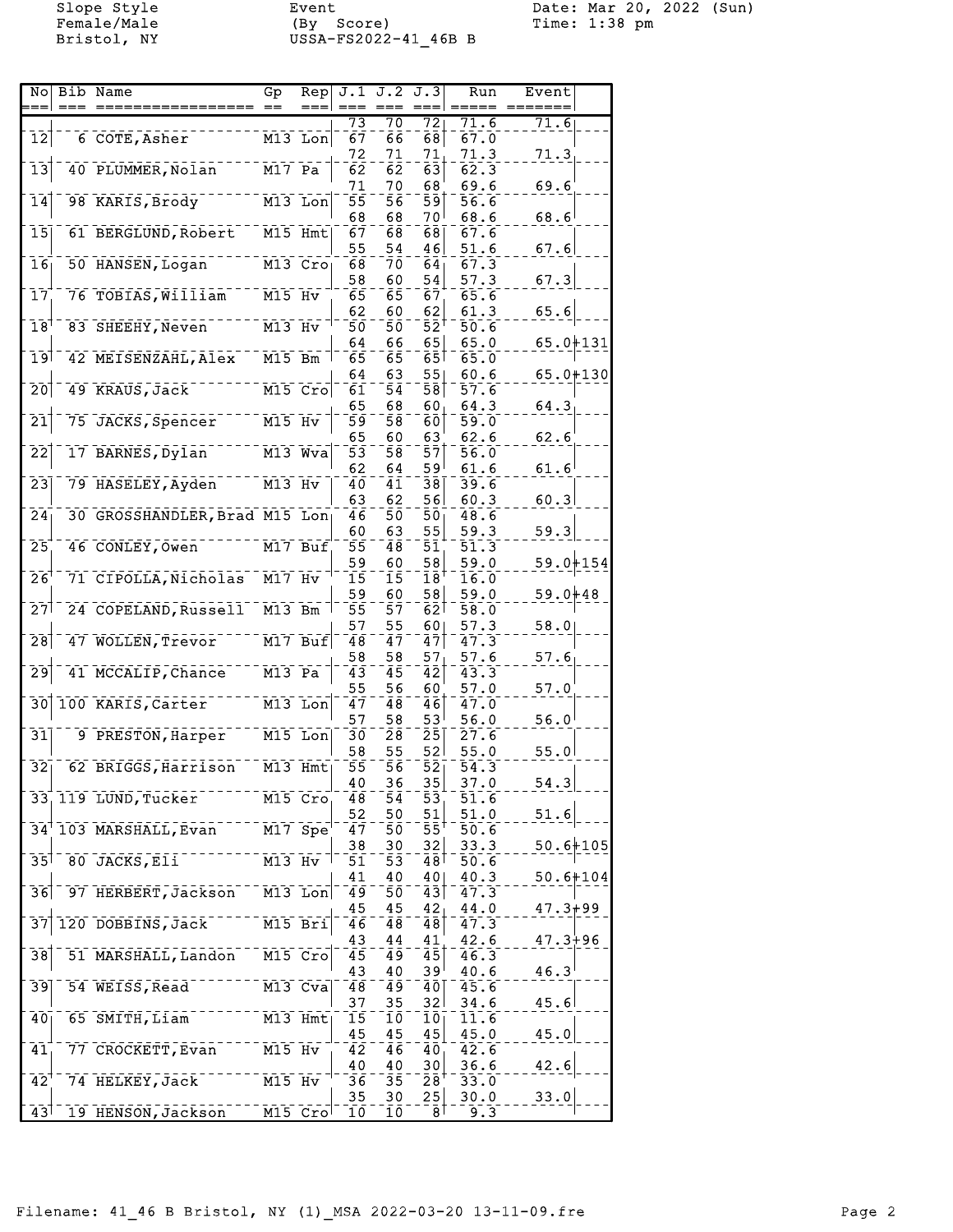Female/Male (By Score) Time: 1:38 pm Bristol, NY USSA-FS2022-41\_46B B

Slope Style Event Date: Mar 20, 2022 (Sun)

|    | No  Bib Name                                           | Gp. |  |          |                         | $\mathsf{Rep}[\, \mathtt{J.1\, \ J.2\, \ J.3}]\quad\mathsf{Run}\quad\mathsf{Event}\,,$ |  |
|----|--------------------------------------------------------|-----|--|----------|-------------------------|----------------------------------------------------------------------------------------|--|
|    |                                                        |     |  | === ===! |                         |                                                                                        |  |
|    |                                                        |     |  |          |                         | $24$ 25 25 24.6 24.6                                                                   |  |
| 44 | 99 CRONIN, Clark                                       |     |  |          | M13 Lon dns dns dns dns |                                                                                        |  |
|    |                                                        |     |  |          | dns dns dns, dns        | dns                                                                                    |  |
|    |                                                        |     |  |          |                         |                                                                                        |  |
|    | Winfree 2022.00, B Rules, Rand=824 @ 8:54a(22-3-20), S |     |  |          |                         |                                                                                        |  |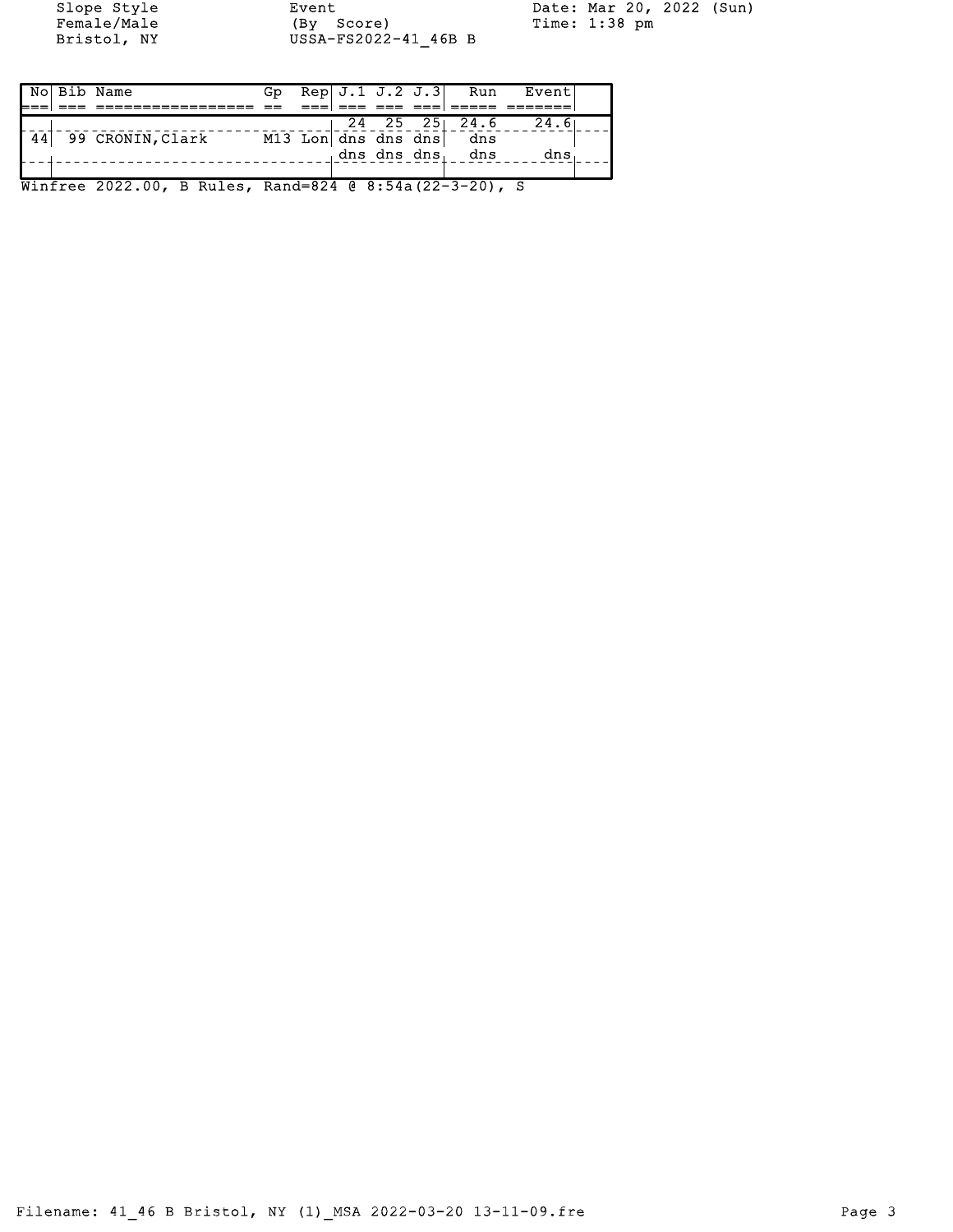|                                           | Finals<br>Slope Style |                                            |     |                                                                                                                                                                                                                                                                                                                                                                                                                                                                                 |                                  | Date: Mar 20, 2022 (Sun) |  |
|-------------------------------------------|-----------------------|--------------------------------------------|-----|---------------------------------------------------------------------------------------------------------------------------------------------------------------------------------------------------------------------------------------------------------------------------------------------------------------------------------------------------------------------------------------------------------------------------------------------------------------------------------|----------------------------------|--------------------------|--|
|                                           | Female/Male           |                                            |     | (By Group Score)                                                                                                                                                                                                                                                                                                                                                                                                                                                                |                                  | Time: $1:39$ pm          |  |
|                                           | Bristol, NY           |                                            |     | USSA-FS2022-41 46B B                                                                                                                                                                                                                                                                                                                                                                                                                                                            |                                  |                          |  |
|                                           |                       |                                            |     |                                                                                                                                                                                                                                                                                                                                                                                                                                                                                 |                                  |                          |  |
|                                           |                       |                                            |     |                                                                                                                                                                                                                                                                                                                                                                                                                                                                                 |                                  |                          |  |
|                                           | No Bib# Name          |                                            | Gp  | Representing                                                                                                                                                                                                                                                                                                                                                                                                                                                                    | Score                            |                          |  |
|                                           |                       | :==  ====  ======:                         | $=$ | ============                                                                                                                                                                                                                                                                                                                                                                                                                                                                    | ====:                            |                          |  |
|                                           |                       |                                            |     |                                                                                                                                                                                                                                                                                                                                                                                                                                                                                 |                                  |                          |  |
| $\frac{1}{2}$                             |                       | 2 FLYNN, Molly                             |     | F13 Lon Loon                                                                                                                                                                                                                                                                                                                                                                                                                                                                    | 81.3                             |                          |  |
|                                           |                       | 16 ROSE, Celia                             |     | F13 Cva Carrabas                                                                                                                                                                                                                                                                                                                                                                                                                                                                | 75.3                             |                          |  |
| $\frac{3}{4}$                             |                       | 13 REID, Ava                               |     | F13 Bm Bristol                                                                                                                                                                                                                                                                                                                                                                                                                                                                  | 70.3                             |                          |  |
|                                           |                       | 28 HACKER, Kylee F13 Hmt Holimont          |     |                                                                                                                                                                                                                                                                                                                                                                                                                                                                                 | 58.3                             |                          |  |
| $\bar{5}$                                 |                       | 81 LARUSCH, Ella                           |     | $\overline{\phantom{0}}$ $\overline{\phantom{0}}$ $\overline{\phantom{0}}$ $\overline{\phantom{0}}$ $\overline{\phantom{0}}$ $\overline{\phantom{0}}$ $\overline{\phantom{0}}$ $\overline{\phantom{0}}$ $\overline{\phantom{0}}$ $\overline{\phantom{0}}$ $\overline{\phantom{0}}$ $\overline{\phantom{0}}$ $\overline{\phantom{0}}$ $\overline{\phantom{0}}$ $\overline{\phantom{0}}$ $\overline{\phantom{0}}$ $\overline{\phantom{0}}$ $\overline{\phantom{0}}$ $\overline{\$ | 48.0                             |                          |  |
| $\overline{6}$                            |                       | 3 OPPENHEIM, Brooke                        |     | F13 Lon Loon                                                                                                                                                                                                                                                                                                                                                                                                                                                                    | 41.3                             |                          |  |
|                                           |                       |                                            |     |                                                                                                                                                                                                                                                                                                                                                                                                                                                                                 |                                  |                          |  |
| 1                                         |                       | 4 SMITH, Jocelyn                           |     | F15 Lon Loon                                                                                                                                                                                                                                                                                                                                                                                                                                                                    | 70.3                             |                          |  |
| $\overline{2}$                            |                       | 95 ACKERMAN, Kelsey                        |     | F15 Lon Loon                                                                                                                                                                                                                                                                                                                                                                                                                                                                    | 61.6                             |                          |  |
| $\bar{3}^+$                               |                       | 34 GROCKI, Maeve                           |     | F15 Gsr Gould/Su                                                                                                                                                                                                                                                                                                                                                                                                                                                                | $\overline{58.3}$                |                          |  |
| $\left[4\right]$                          |                       | 26 EMERLING, Brigna _____ FIS_Hmt_Holimont |     |                                                                                                                                                                                                                                                                                                                                                                                                                                                                                 | 58.0                             |                          |  |
| $\bar{5}^{\dagger}$                       |                       | 27 WOODROW, Caitlin                        |     | F15 Hmt Holimont                                                                                                                                                                                                                                                                                                                                                                                                                                                                | 56.3                             |                          |  |
|                                           |                       |                                            |     |                                                                                                                                                                                                                                                                                                                                                                                                                                                                                 |                                  |                          |  |
| $\mathbf{1}^{\mathsf{T}}$                 |                       | 8 CARTER, Max                              |     | M13 Lon Loon                                                                                                                                                                                                                                                                                                                                                                                                                                                                    | 84.6                             |                          |  |
| $\overline{2}$                            |                       | 5 KEVE, Tyler                              |     | M13 Wva Watervill                                                                                                                                                                                                                                                                                                                                                                                                                                                               | 82.0                             |                          |  |
| $\overline{3}$                            |                       | 25 CANZANO, Gavin                          |     | M13 Bm Bristol                                                                                                                                                                                                                                                                                                                                                                                                                                                                  | 80.6                             |                          |  |
| $\frac{4}{5}$<br>$\frac{5}{6}$            |                       | 29 EDWARDS, Christopher                    |     | M13 Hv Holiday $V_{\perp}$                                                                                                                                                                                                                                                                                                                                                                                                                                                      | 78.3                             |                          |  |
|                                           |                       | 18 HENSON, Rowan                           |     | M13 Cro Crotched                                                                                                                                                                                                                                                                                                                                                                                                                                                                | 77.0                             |                          |  |
|                                           |                       | 10 KULA, Theodore                          |     | M13 Bm Bristol                                                                                                                                                                                                                                                                                                                                                                                                                                                                  | 76.0                             |                          |  |
| $\bar{[7]}$                               |                       | 14 BOSSOLA, Nicco                          |     | M13 Pa Freestyle                                                                                                                                                                                                                                                                                                                                                                                                                                                                | 75.3                             |                          |  |
| $\bar{8}$                                 |                       | 59 LYONS, Madden                           |     | M13 Gould Academ                                                                                                                                                                                                                                                                                                                                                                                                                                                                | 75.3                             |                          |  |
| ⊺و⊺                                       |                       | 32 TRINWARD, Felix                         |     | M13 Cva Carrabas                                                                                                                                                                                                                                                                                                                                                                                                                                                                | 74.6                             |                          |  |
| $\overline{10}$                           |                       | 6 COTE, Asher                              |     | M13 Lon Loon                                                                                                                                                                                                                                                                                                                                                                                                                                                                    | 71.3                             |                          |  |
| 11                                        |                       | 98 KARIS, Brody                            |     | M13 Lon Loon                                                                                                                                                                                                                                                                                                                                                                                                                                                                    | 68.6                             |                          |  |
| $\overline{1}\overline{2}$                |                       | 50 HANSEN, Logan                           |     | M13 Cro Crotched                                                                                                                                                                                                                                                                                                                                                                                                                                                                | 67.3                             |                          |  |
| $\overline{13}$                           |                       | 83 SHEEHY, Neven                           |     | M13 Hv Holiday V                                                                                                                                                                                                                                                                                                                                                                                                                                                                | 65.0                             |                          |  |
| 14                                        |                       | 17 BARNES, Dylan                           |     | M13 Wva Watervil                                                                                                                                                                                                                                                                                                                                                                                                                                                                | 61.6                             |                          |  |
| $\overline{15}$ <sup>1</sup>              |                       | 79 HASELEY, Ayden                          |     | M13 Hv Holiday V                                                                                                                                                                                                                                                                                                                                                                                                                                                                | 60.3                             |                          |  |
| 16                                        |                       | 24 COPELAND, Russell                       |     | M13 Bm Bristol                                                                                                                                                                                                                                                                                                                                                                                                                                                                  | 58.0                             |                          |  |
| 17                                        |                       | 41 MCCALIP, Chance                         |     | M13 Pa Freestyle                                                                                                                                                                                                                                                                                                                                                                                                                                                                | 57.0<br>$\overline{\phantom{0}}$ |                          |  |
| $\overline{18}$                           |                       | 100 KARIS, Carter                          |     | M13 Lon Loon                                                                                                                                                                                                                                                                                                                                                                                                                                                                    | $\overline{56.0}$                |                          |  |
| $\overline{19}$                           |                       | 62 BRIGGS, Harrison                        |     | $M13$ Hmt $H$ olimont                                                                                                                                                                                                                                                                                                                                                                                                                                                           | $\overline{54.3}$                |                          |  |
| 20                                        |                       | 80 JACKS, Eli                              |     | M13 Hv Holiday $V_{\parallel}$                                                                                                                                                                                                                                                                                                                                                                                                                                                  | 50.6                             |                          |  |
| $\overline{21}$                           |                       | 97 HERBERT, Jackson                        |     | M13 Lon Loon                                                                                                                                                                                                                                                                                                                                                                                                                                                                    | 47.3                             |                          |  |
| $\overline{2}\overline{2}$                |                       | 54 WEISS, Read                             |     | M13 Cva Carrabas                                                                                                                                                                                                                                                                                                                                                                                                                                                                | 45.6                             |                          |  |
| $\overline{2}3$                           |                       | 65 SMITH, Liam                             |     | M13 Hmt Holimont                                                                                                                                                                                                                                                                                                                                                                                                                                                                | 45.0                             |                          |  |
| $24$ <sup>1</sup>                         |                       | 99 CRONIN, Clark                           |     | M13 Lon Loon                                                                                                                                                                                                                                                                                                                                                                                                                                                                    | ans                              |                          |  |
|                                           |                       |                                            |     |                                                                                                                                                                                                                                                                                                                                                                                                                                                                                 |                                  |                          |  |
| $rac{1}{2}$ $rac{2}{3}$                   |                       | 78 CUMMINGS, Ronan                         |     | M15 Hv Holiday V                                                                                                                                                                                                                                                                                                                                                                                                                                                                | 71.6                             |                          |  |
|                                           |                       | 61 BERGLUND, Robert                        |     | M15 Hmt Holimont                                                                                                                                                                                                                                                                                                                                                                                                                                                                | 67.6                             |                          |  |
|                                           |                       | 76 TOBIAS, William                         |     | M15 Hv Holiday V                                                                                                                                                                                                                                                                                                                                                                                                                                                                | 65.6                             |                          |  |
| $\frac{4}{5}$ $\frac{5}{6}$ $\frac{6}{7}$ |                       | 42 MEISENZAHL, Alex                        |     | M15 Bm Bristol                                                                                                                                                                                                                                                                                                                                                                                                                                                                  | 65.0                             |                          |  |
|                                           |                       | 49 KRAUS, Jack                             |     | M15 Cro Crotched                                                                                                                                                                                                                                                                                                                                                                                                                                                                | 64.3                             |                          |  |
|                                           |                       | 75 JACKS, Spencer                          |     | M15 Hv Holiday V                                                                                                                                                                                                                                                                                                                                                                                                                                                                | 62.6                             |                          |  |
|                                           |                       | 30 GROSSHANDLER, Braden                    |     | M15 Lon Loon                                                                                                                                                                                                                                                                                                                                                                                                                                                                    | 59.3                             |                          |  |
| $\bar{8}$                                 |                       | 9 PRESTON, Harper                          |     | M15 Lon Loon                                                                                                                                                                                                                                                                                                                                                                                                                                                                    | 55.0                             |                          |  |
| ⊺و⊺                                       |                       | 119 LUND, Tucker                           |     | M15 Cro Crotched                                                                                                                                                                                                                                                                                                                                                                                                                                                                | 51.6                             |                          |  |
| 10                                        |                       | 120 DOBBINS, Jack                          |     | M15 Bristol Moun                                                                                                                                                                                                                                                                                                                                                                                                                                                                | 47.3                             |                          |  |
| $\overline{1}\overline{1}$                |                       | 51 MARSHALL, Landon                        |     | M15 Cro Crotched                                                                                                                                                                                                                                                                                                                                                                                                                                                                | 46.3                             |                          |  |
| $\overline{1}\overline{2}$                |                       | 77 CROCKETT, Evan                          |     | M15 Hv Holiday V                                                                                                                                                                                                                                                                                                                                                                                                                                                                | 42.6                             |                          |  |
| $\overline{13}$                           |                       | 74 HELKEY, Jack                            |     | M15 Hv Holiday V                                                                                                                                                                                                                                                                                                                                                                                                                                                                | 33.0                             |                          |  |
| $\frac{14}{1}$                            |                       | 19 HENSON, Jackson                         |     | M15 Cro Crotched                                                                                                                                                                                                                                                                                                                                                                                                                                                                | 24.6                             |                          |  |
|                                           |                       |                                            |     |                                                                                                                                                                                                                                                                                                                                                                                                                                                                                 |                                  |                          |  |
| $\mathbf{\bar{1}}$                        |                       | 72 VAN NORMAN, Nathaniel M17 Hv Holiday V  |     |                                                                                                                                                                                                                                                                                                                                                                                                                                                                                 | 82.0                             |                          |  |
| $\overline{2}$                            |                       | 40 PLUMMER, Nolan                          |     | M17 Pa Freestyle                                                                                                                                                                                                                                                                                                                                                                                                                                                                | 69.6                             |                          |  |

------------------------------------------------------------------------------